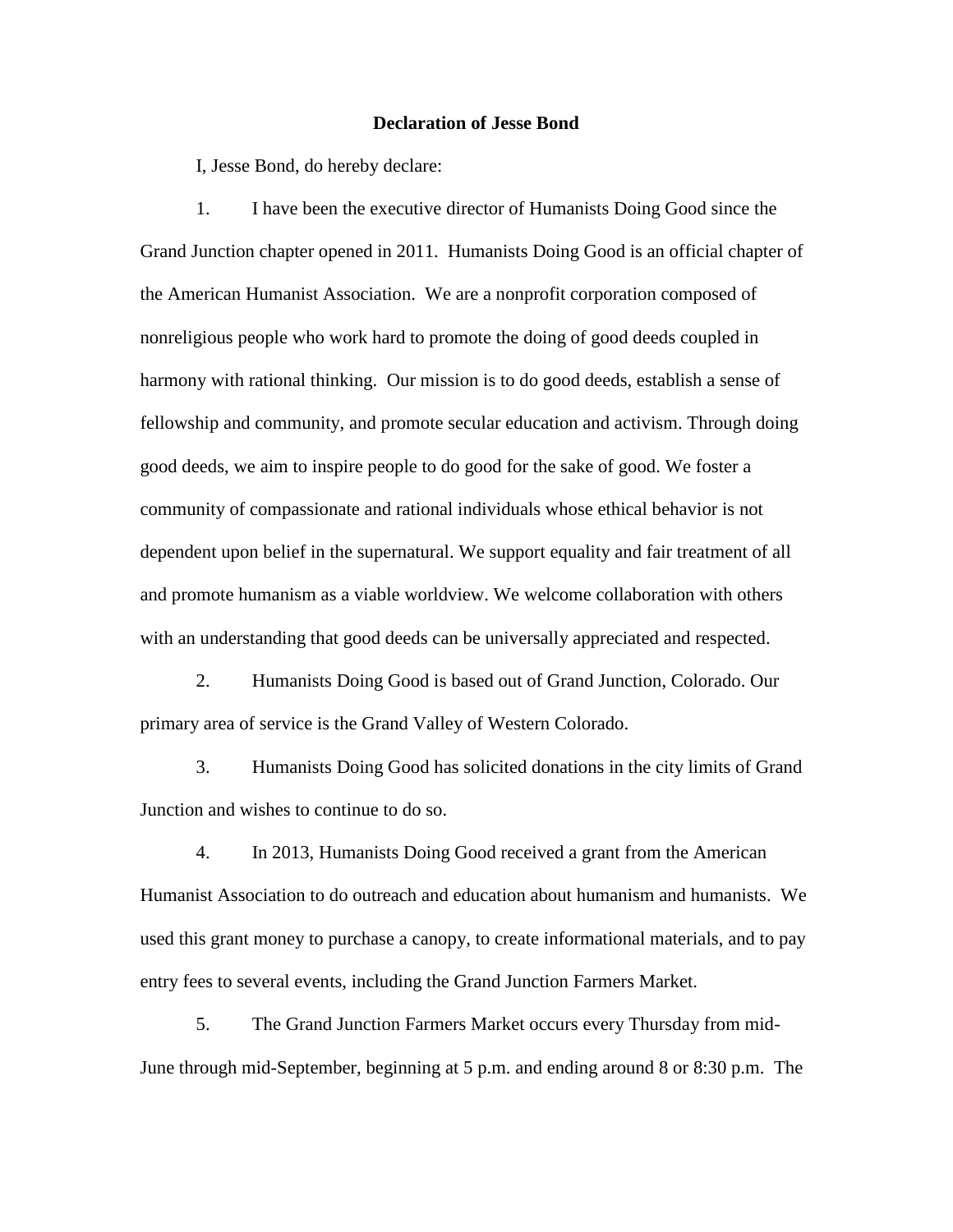market is held on Main Street through the heart of Grand Junction's downtown tourism district. There is a significant amount of foot traffic on Main Street during the Farmers Market; so it is a great way to reach a wide audience.

6. On four occasions throughout the summer of 2013, Humanists Doing Good set up a table at the Farmers Market. I was a volunteer at the table during each of these four farmers markets. A photograph reflecting our table set-up at the Farmers Market is Attachment A.

7. Our goal in setting up the table was to educate the public about our organization, recruit members, and fundraise. Farmers markets in Grand Junction and Fruita are the primary ways that Humanists Doing Good engages in this kind of outreach coupled with solicitation.

8. Humanists Doing Good plans to set up a table at several Grand Junction Farmers Markets in 2014.

9. Whenever we set up a table at the Grand Junction Farmers' Market, we place a plastic container on the table that serves to silently solicit donations. The plastic container has a sign that says: "Support us by making a donation." A photograph showing our donation container is Attachment B. During several Grand Junction Farmers Markets, passersby stopped to place monetary donations in the plastic container.

10. During some Grand Junction Farmers Markets, our volunteers have also verbally solicited donations from passersby. We do this verbal solicitation when we are trying to "fund a good deed." Humanists Doing Good often identifies an unfilled need in the community and then tries to fill that need. Sometimes these good deeds cost no money. For instance, we have gone out to rake leaves for individuals who may need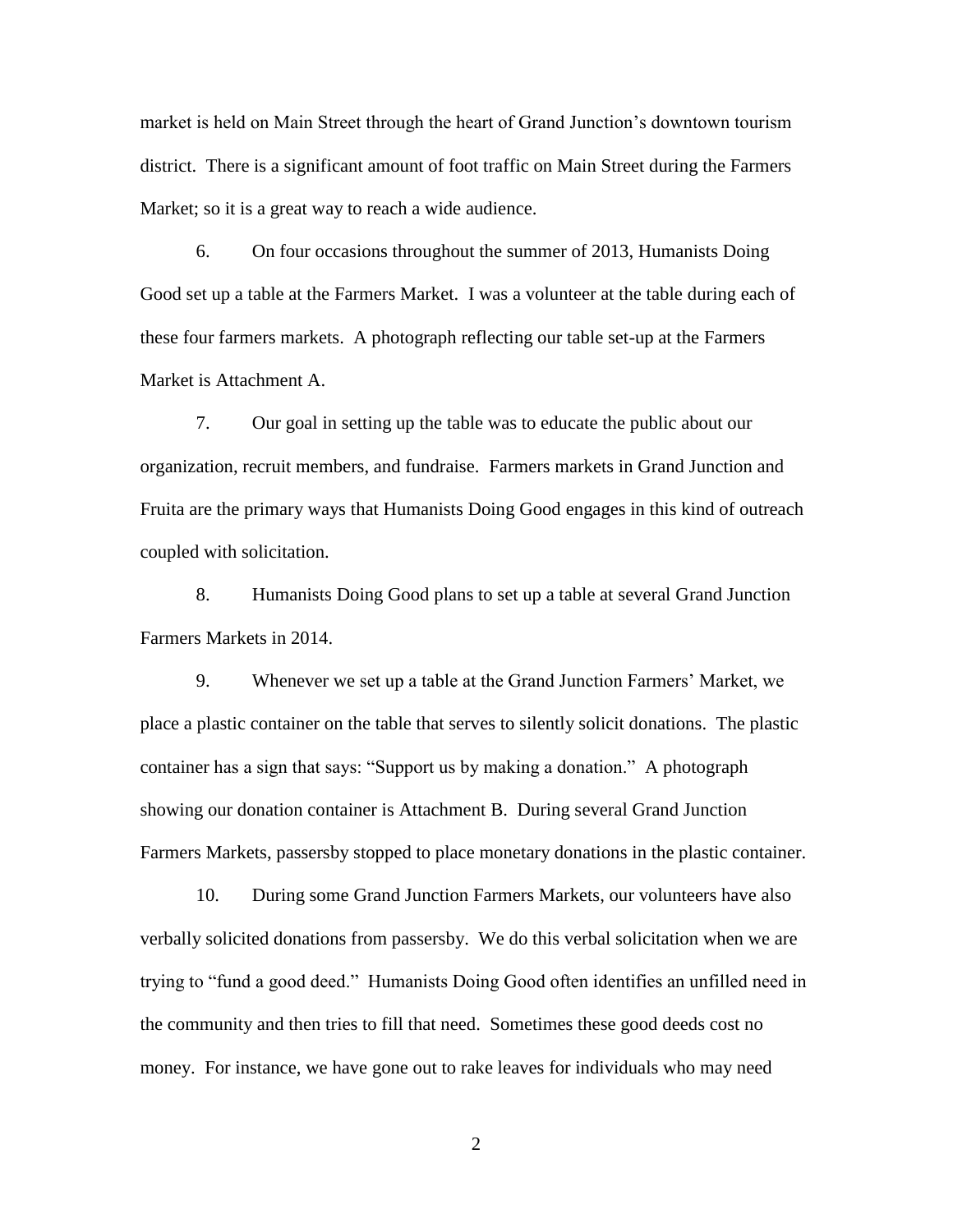assistance doing so. Some good deeds, however, cost money. For instance, we have helped raise money for particular homeless people in need, as well as their pets. Additionally, at one or two of the Grand Junction Farmers Markets last summer, we ran a campaign to fund a new bingo set for a local nursing home, as well as small gifts for many of the residents. On these days, we placed a sign on our table asking passersby to "Donate to Fund Good Deeds for Nursing Home Residents." Attachment B is a photograph of this sign. On the farmers market days during which we were attempting to fund a good deed, our volunteers would ask passersby: "Would you like to help fund a good deed?" Many people stopped to talk about the good deed we were attempting to fund. Our volunteers would talk with passersby about how to make a donation and would often hand the individual a flyer that the passersby could fill out in order to make the donation. The flyer is Attachment C.

11. During each Grand Junction Farmers Market, several passersby stopped at our table and talked with our volunteers. When the individual showed interest in our work, volunteers encouraged the individual to become a member, which requires a \$30 donation for individuals or a \$50 donation for families. Newly recruited members could pay at the table. More often, however, a volunteer would direct the newly recruited member to our website to make the donation on-line at a later time or to encourage payment be sent by mail at a later time.

12. Whenever our volunteers interact with the public, they do so in a friendly, congenial, open-hearted manner. They do not interact in an aggressive, threatening or even pushy manner, including when soliciting funds. Our volunteers are polite,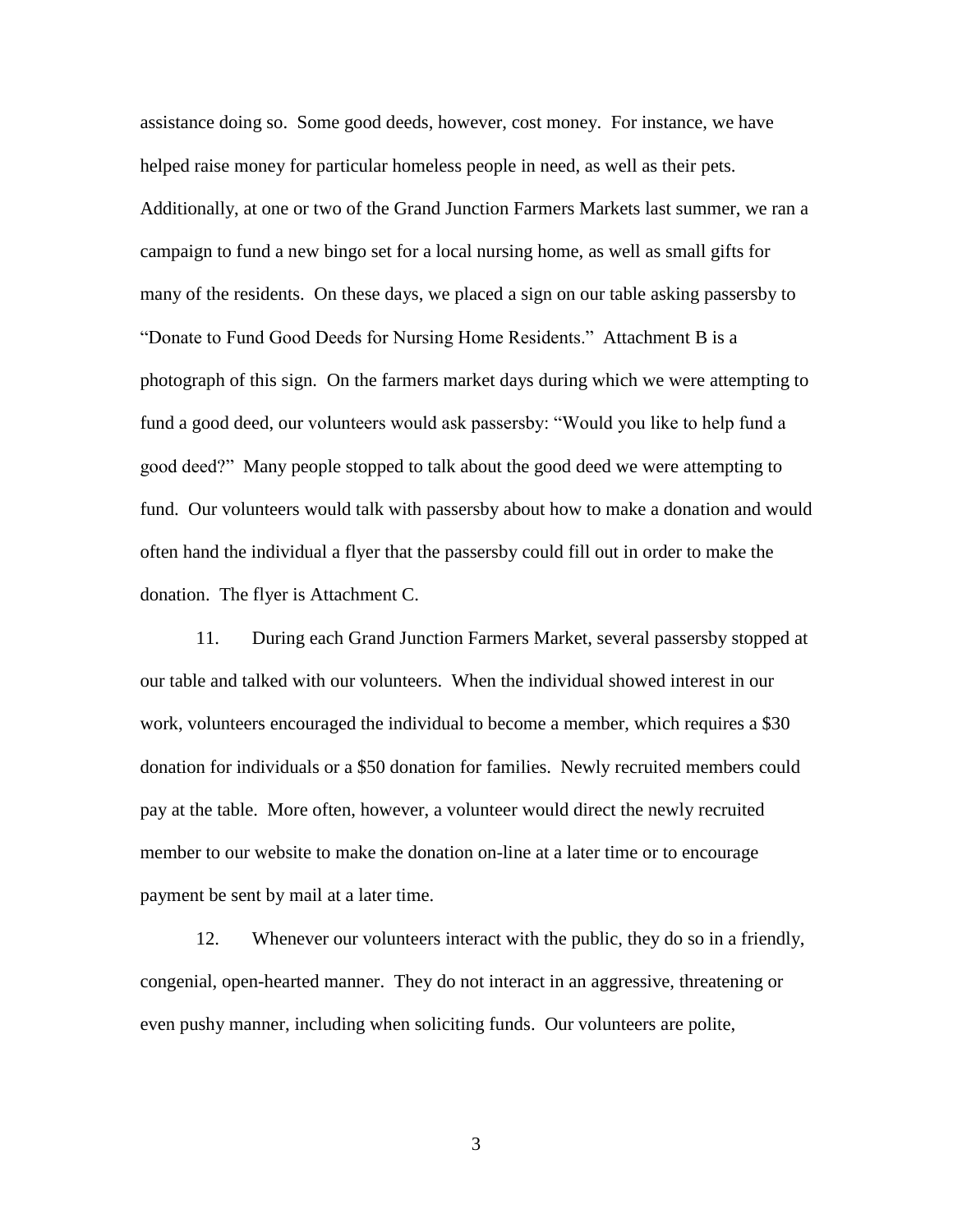courteous and respectful. They do not expect anyone to donate money, but are appreciative if a donation is received.

13. The goals of our volunteers when interacting with the public – education, membership recruitment, and fundraising – are so intertwined with one another as to be inseparable. When a volunteer or I speak about funding a good deed, it is a way of speaking about our mission and our work, but it is also directly linked to fundraising. And we hope that when the public learns about the good deeds we fund and do, they may consider membership in our organization, which requires a donation.

14. I am aware that the Grand Junction City Council recently passed an ordinance that bans some solicitation. I have read the ordinance and understand that some solicitation in which our volunteers, including me, engage in at the Grand Junction Farmers Market, meets the definition of "panhandling" in the Ordinance. Therefore, I understand that, under the Ordinance, we are prohibited from soliciting within 100 feet of a bus stop or ATM; we are prohibited from soliciting one half hour after sunset; and we are prohibited from soliciting from "at-risk" people, which includes people over seventy years of age as well as people who are mentally or physically disabled.

15. I believe if our organization were to continue to solicit at future Grand Junction Farmers markets in the same way as we have done in the past, we would violate the panhandling ordinance. Of greatest concern, we have never discriminated against any passersby or potential member based on age or disability. It violates our fundamental principles of equity and fairness to even consider distinguishing between people based on such characteristics. I am certain that our volunteers have on several occasions solicited from people over the age of 70 and from people with disabilities. In fact, one of our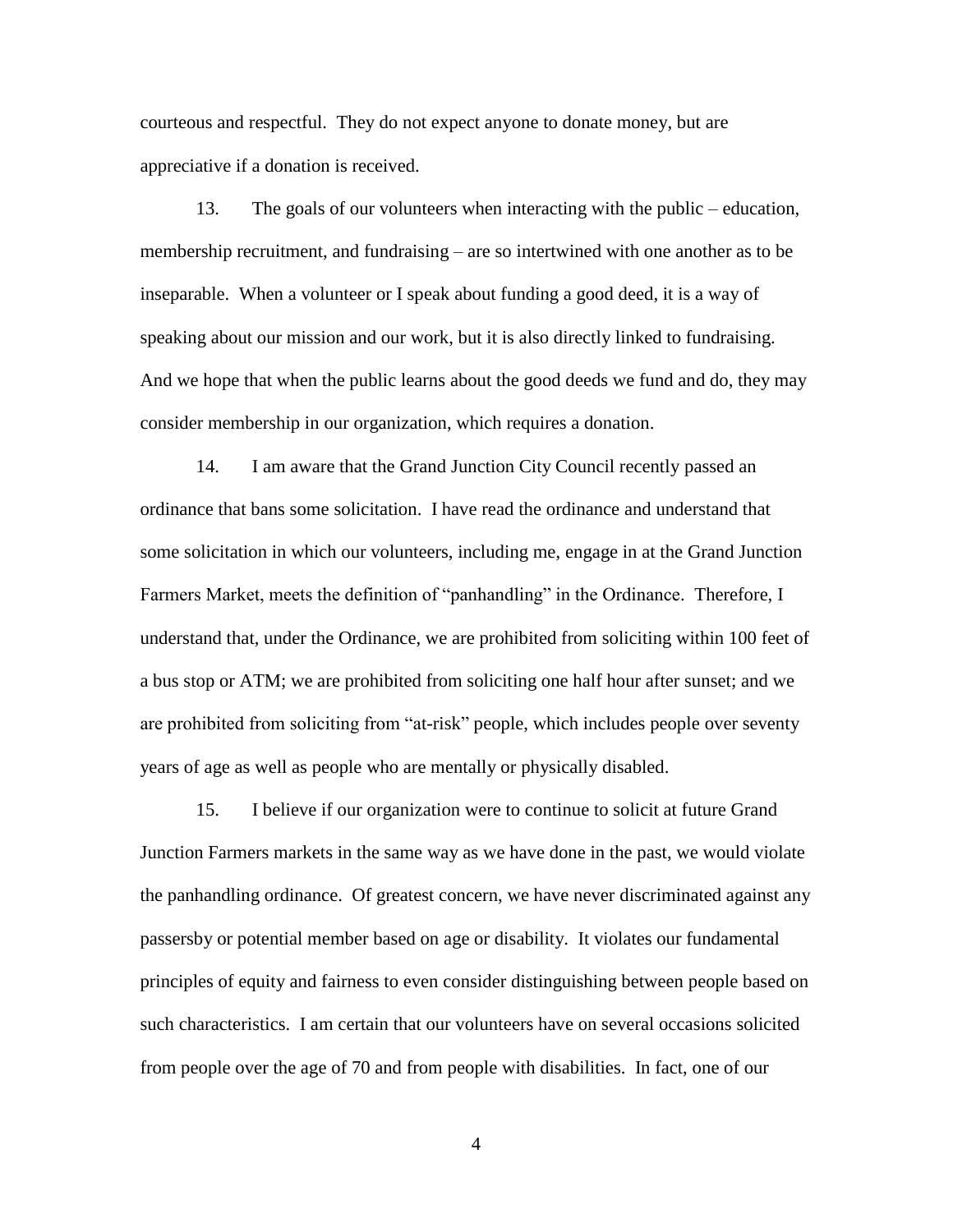members, who is also a donor, is an 88 year old woman who has been very committed to Humanists Doing Good since our beginning and even donated the community coffee pot we use on a regular basis. Similarly, we have members and donors who suffer from visible disabilities. While our volunteers would never target individuals for solicitation because of these characteristics, we would certainly never avoid conversations with such people about our organization and how to donate *because* of those characteristics. I would not and could not ask volunteers to avoid interactions, including interactions that involve solicitation, with people simply because they are over 70 years old and/or disabled.

16. Additionally, we have almost certainly solicited funds more than a halfhour after sunset. The Farmers Markets technically end at 8:00 or 8:30, but Humanists Doing Good – like many other organizations and vendors at the Farmers Market – usually does not close up its table until close to 9:00 at night, including during the September farmers markets when the sun sets around 7:30. We stay that last half hour because it is an opportunity to talk to passersby that may not be the same as the crowd we see during the day. Any of our conversations, including those that happen after sunset, are likely to involve solicitation, given that we are recruiting members and also often attempting to fund a good deed. I do not believe that anyone from whom we solicited funds after sunset felt threatened or coerced by our volunteers.

17. Finally, although I have not gotten out my measuring tape, I am concerned that our table at the Farmers Market has been placed within 100 feet of an ATM or bus stop. Our table location is determined by the City of Grand Junction. On one occasion, we were placed very close to Wells Fargo, which has an ATM and a nearby